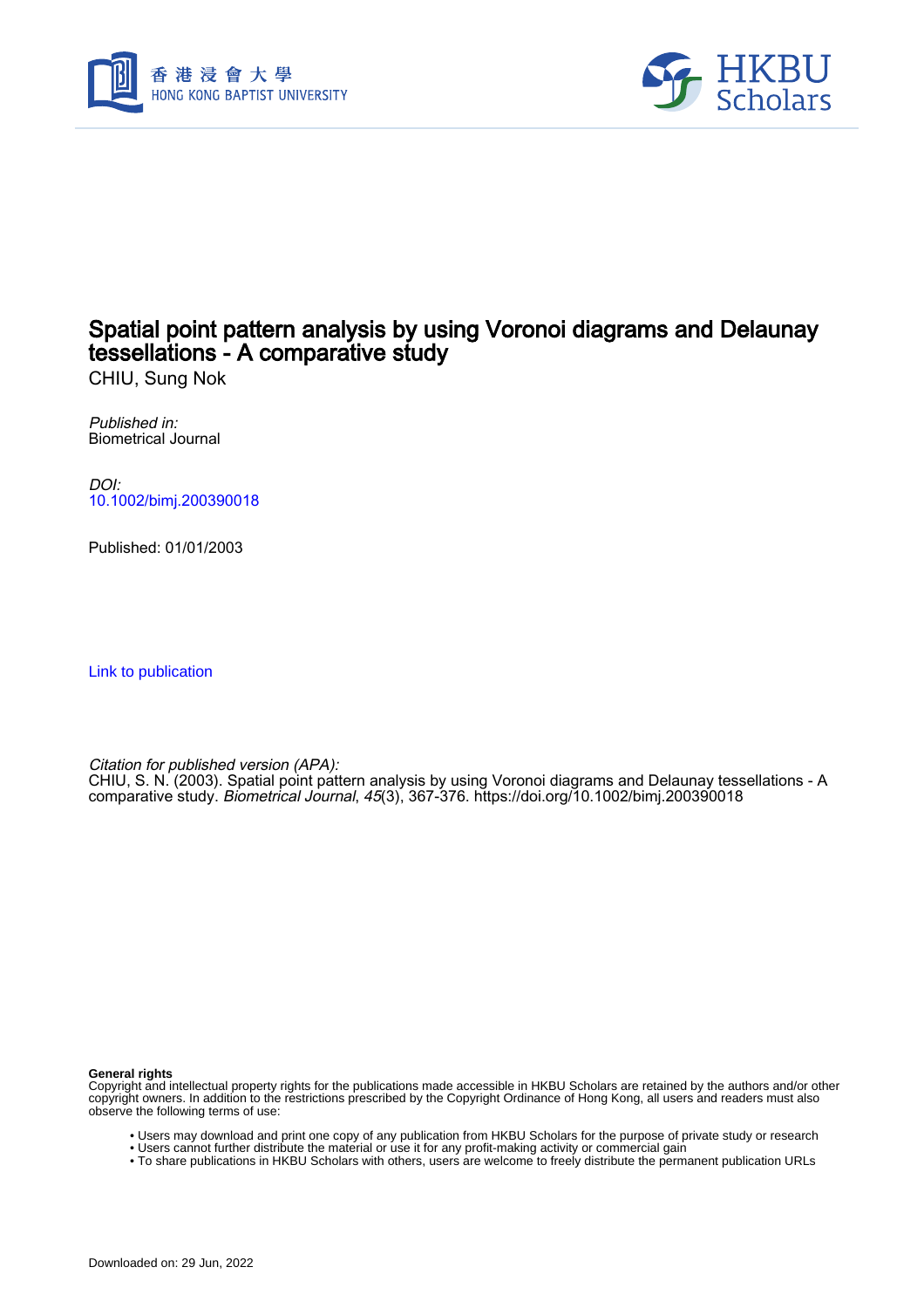# **Spatial Point Pattern Analysis by using Voronoi Diagrams and Delaunay Tessellations — A Comparative Study**

**S. N. Chiu**

*Hong Kong Baptist University*

Summary. Given a spatial point pattern, we use various characteristics of its Voronoi diagram and Delaunay tessellation to extract information of the dependence between points. In particular, we use the characteristics to construct statistics for testing complete spatial randomness. It is shown that the minimum angle of a typical Delaunay triangle is sensitive to both regularity and clustering alternatives, whilst the triangle's area or perimeter is more sensitive to clustering than regularity. These statistics are also sensitive to the Baddeley-Silverman cell process.

KEY WORDS: Complete spatial randomness, Delaunay tessellation, goodness of fit, spatial point pattern, Voronoi diagram.

RUNNING TITLE: Spatial Point Pattern Analysis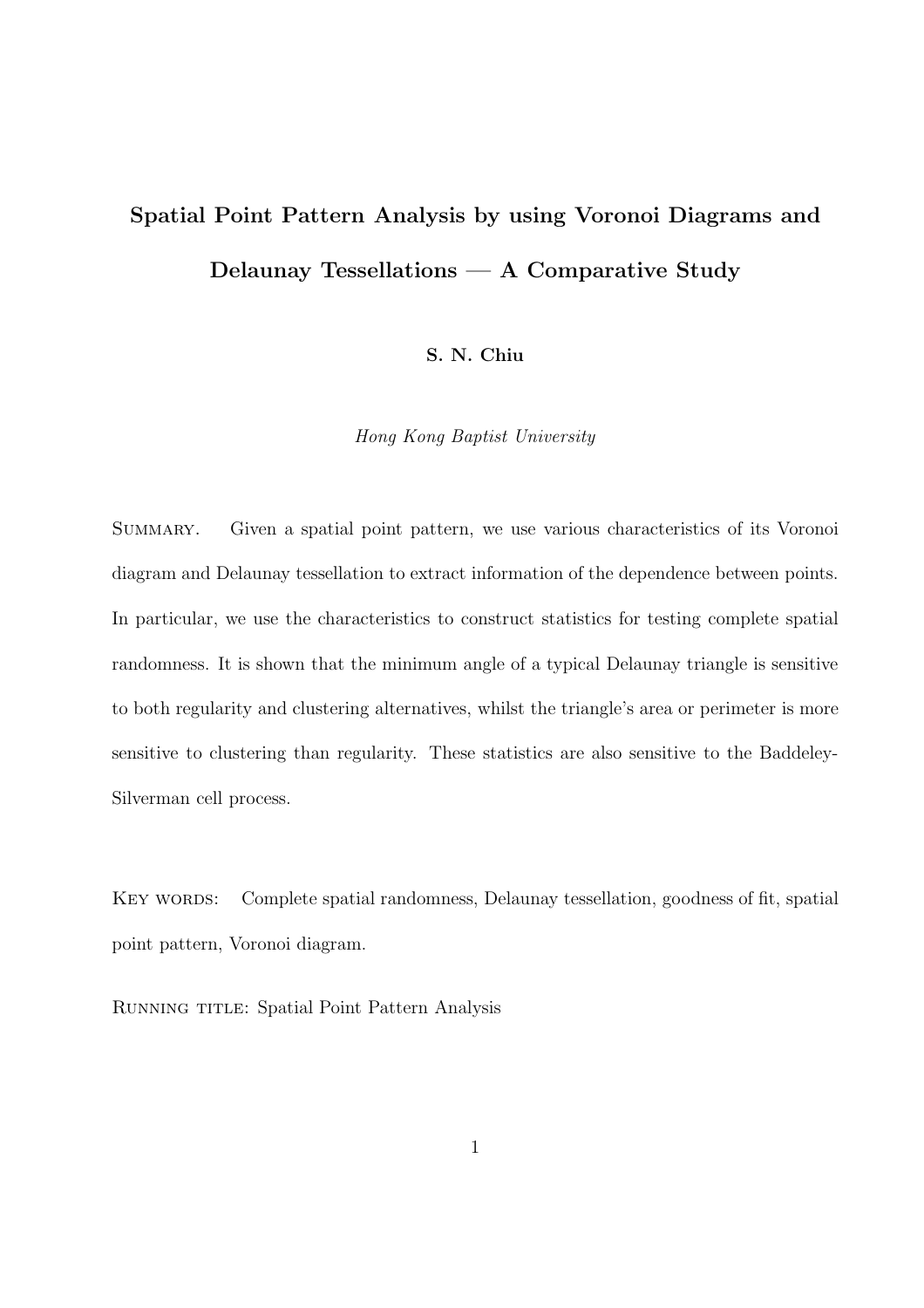#### **1. Introduction**

An important task of the analysis of spatial point patterns is to examine the dependence between points. Many summary functions, for example, the nearest neighbour distance distribution, Ripley's K-function, the empty space function and the periodogram, have been proposed to extract such information. One way to assess how good a summary function can capture the dependence structure of a given point pattern is to see how sensitive it will be when it is used to test the complete spatial randomness (CSR) hypothesis against various alternatives.

However, the distribution theory for most summary functions has not yet been well developed and so simulation-based inference (Møller and Waagepetersen, 2002) has usually been adopted. Comparative studies can be found in the literature (Diggle, 1979; Grabarnik and Chiu, 2002; Mugglestone and Renshaw, 2001; Ripley, 1979; Thönnes and van Lieshout, 1999), and the conclusion from these studies is that there is no uniformly best test.

This paper discusses test statistics constructed from the Voronoi diagram and the Delaunay tessellation generated by the observed point pattern. Since the Voronoi diagram and the Delaunay tessellation are uniquely determined by the generating points and vice versa, they can be used to construct summary functions to test the CSR hypothesis.

The idea of course is not new. Geographers have used Voronoi diagrams and Delaunay tessellations to study point patterns for a long time, e.g. Brown (1965) and Evans (1967), but the idea was not widely developed until later (see Okabe *et al.*, 2000, Chapter 8, for a review). A typical difficulty in this approach is that the distributions of most characteristics of the Voronoi diagram and the Delaunay tessellation generated by a stationary Poisson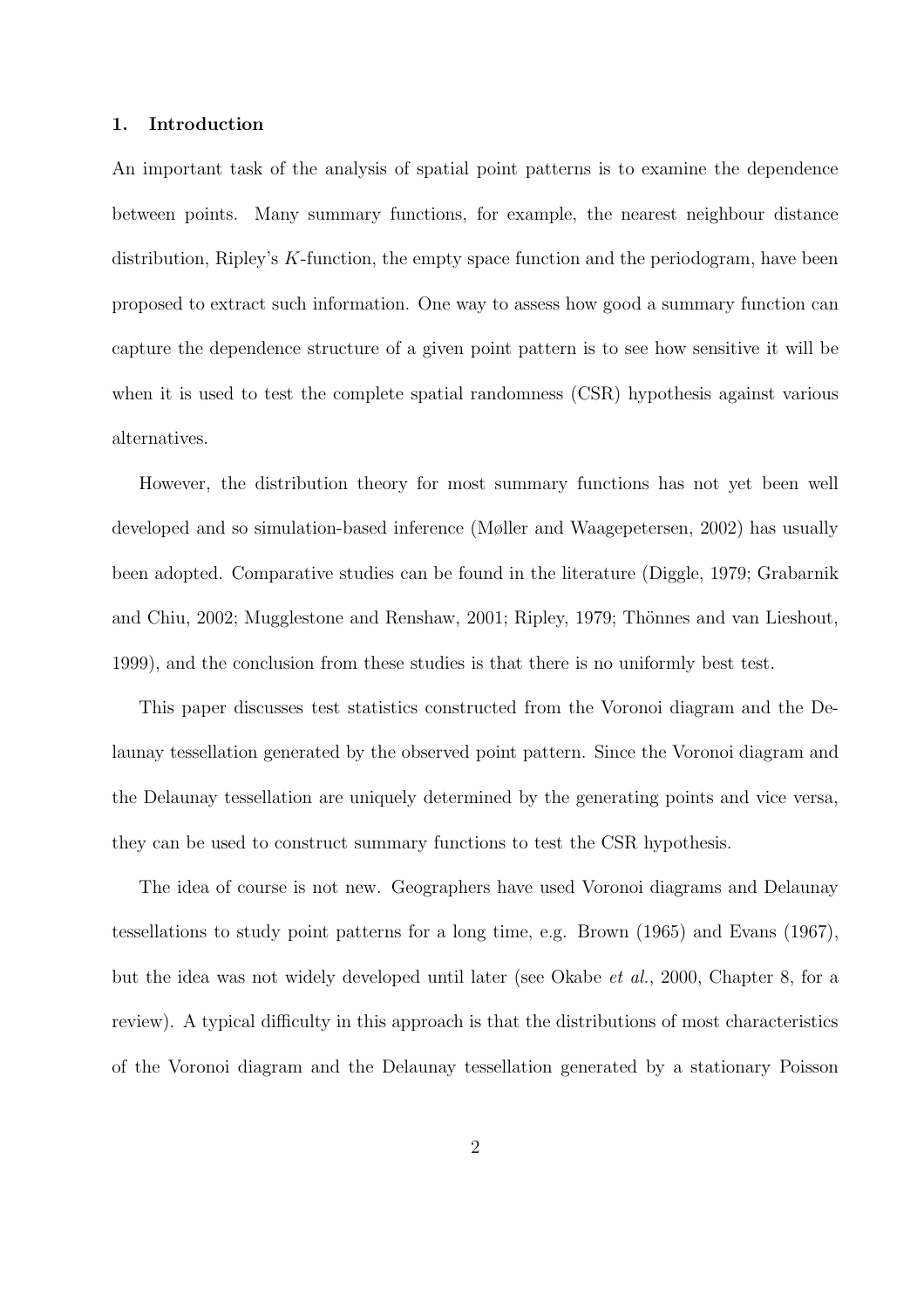process are unknown and can only be approximated by simulation. Using approximated distributions may lead to lower power tests.

Since the distributions of the interior angles and edge lengths of Poisson Delaunay triangles are known, Vincent *et al.* (1977) assessed goodness of fit of an empirical pattern to a Poisson process by using Pearson's  $\chi^2$  statistics for the interior angles and the edge lengths of Delaunay triangles, as well as the numbers of edges of Voronoi polygons; the distribution of the latter was approximated by ten realisations with one thousand Poisson points; Boots (1975, 1986) considered the Kolmogorov-Smirnov statistic, the Cram´er-von Mises statistic, the Watson statistic and the Anderson-Darling statistic for the interior angles, the minimum angles and the maximum angles of Delaunay triangles. However, the correlation between Delaunay triangles and between Voronoi polygons in a realisation had not been taken into consideration in these studies.

Since numerically tractable expressions for the distributions of some characteristics were recently derived (see Okabe *et al.*, 2000, Sections 5.5.4 and 5.11), this short paper on one hand re-does the goodness-of-fit analyses by Boots (1975, 1986) and Vincent *et al.* (1977) in a more appropriate way and on the other hand compares the powers of tests based on more different characteristics. The Kolmogorov-Smirnov statistic  $\sup_x |$ √ $\overline{n}\{F(x) - F_n(x)\}\|$  and the Cramér-von Mises statistic  $\int_{-\infty}^{\infty} n\{F(x) - F_n(x)\}^2 dF(x)$ , where F and  $F_n$  respectively denote the distribution function under the null hypothesis and the empirical distribution function of a given sample of size  $n$ , will be used but their asymptotic critical values will not because we have neither independent nor a large number of observations; Monte Carlo tests will be used instead.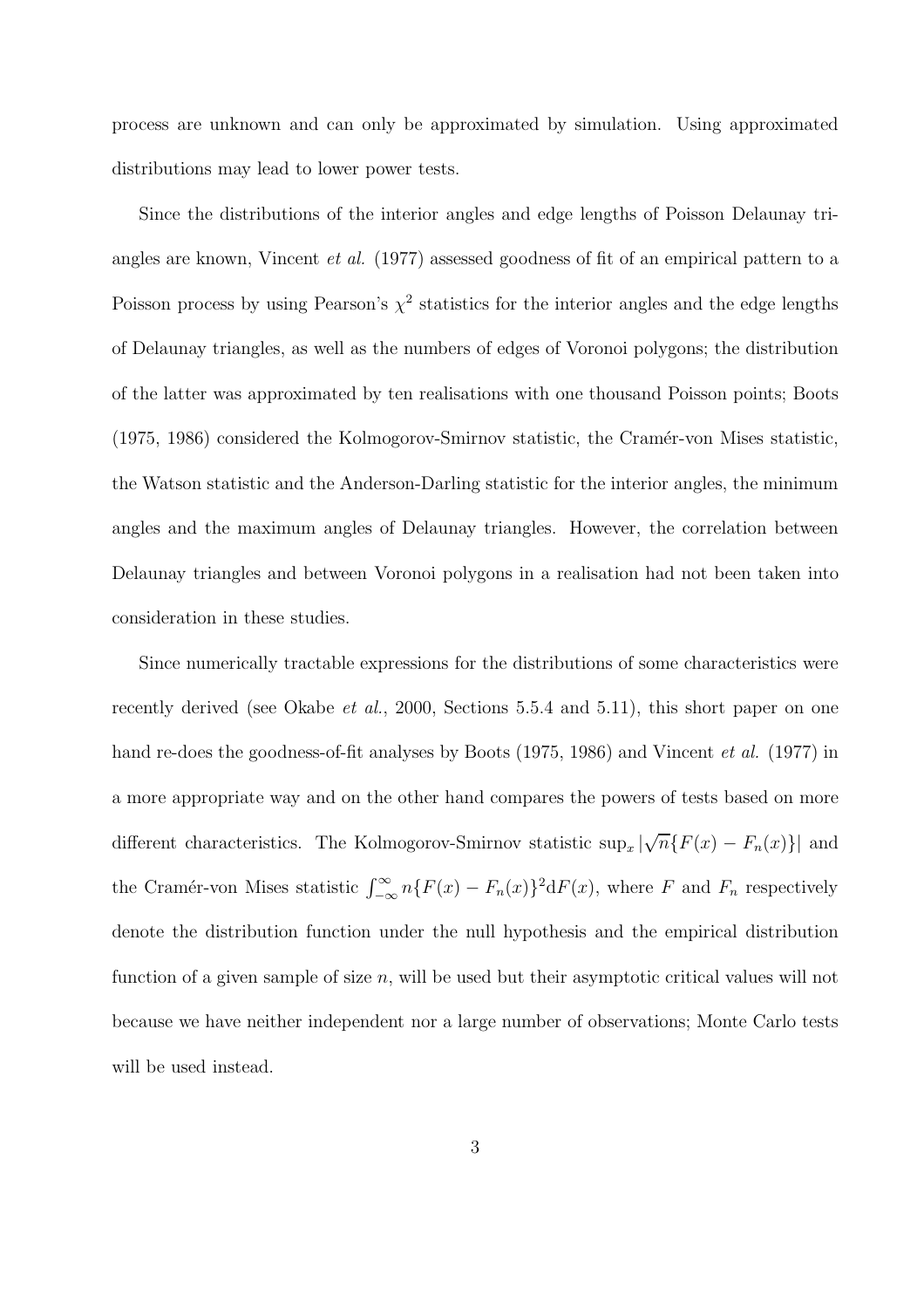Since the statistics based on the characteristics of Voronoi diagrams and Delaunay tessellations are space-domain techniques, we compared the powers of these statistics with the statistic based on the most popular space-domain summary function, namely Ripley's K-function. We restrict ourselves to stationary alternatives. For a comparison between various space-domain tests and spectral tests against regular, clustered and non-stationary alternatives, see Mugglestone and Renshaw (2001).

#### **2. Voronoi diagram and Delaunay tessellation**

Given a realisation  $\{x_i\}$  of a point process on the plane, we associate all locations on the plane with the closest member(s) of the realisation, i.e.  $x_i$  is associated with the polygon  $V_i = \{x : ||x - x_i|| \le ||x - x_j||$  for  $j \neq i\}$ . The collection  $\{V_i\}$  forms the Voronoi diagram of the given realisation and the points of the process are called generators. The polygon  $V_i$  is called the Voronoi polygon of  $x_i$ . The Delaunay tessellation of  $\{x_i\}$  is obtained by joining all pairs of generators whose Voronoi polygons share a common edge. If the point process is simple and stationary, then almost surely the Delaunay tessellation is a collection of triangles, which are called Delaunay triangles.

The following nine characteristics will be examined:

- the length  $L_V$  of an edge in a Voronoi diagram,
- the distance R between a generating point and a vertex of the Voronoi polygon of the generating point (the radius of the circle circumscribing a Delaunay triangle)
- the area  $A_D$  of a Delaunay triangle,
- the perimeter  $P_D$  of a Delaunay triangle,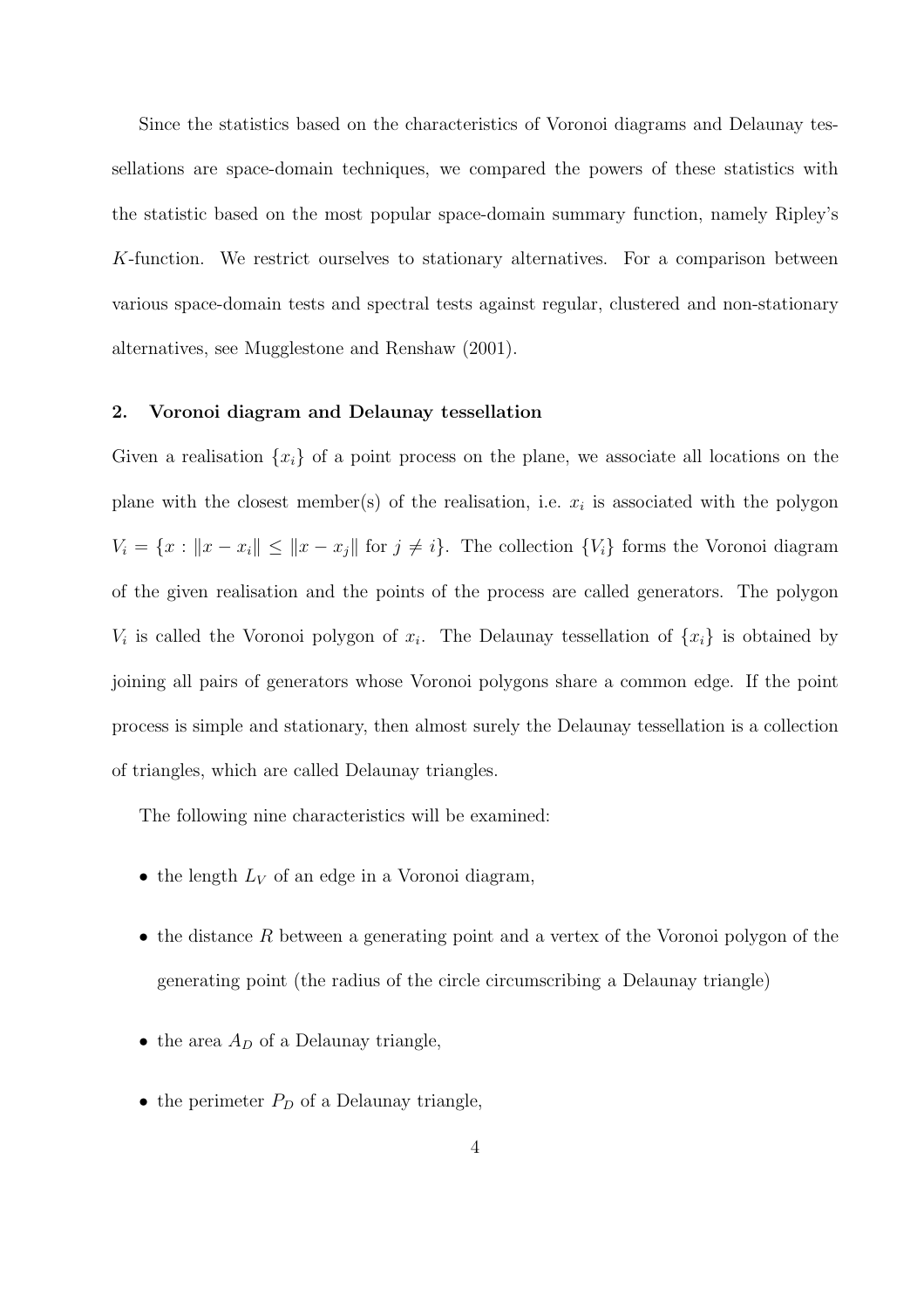- the length  $L_D$  of an edge in a Delaunay tessellation,
- an interior angle  $\alpha$  of a Delaunay triangle,
- the minimum angle  $\alpha_{\min}$  of a Delaunay triangle,
- the middle angle  $\alpha_{mid}$  of a Delaunay triangle,
- the maximum angle  $\alpha_{\text{max}}$  of a Delaunay triangle.

Numerically tractable expressions for their distributions under the CSR hypothesis are known (Okabe *et al.*, 2000, Sections 5.5.4 and 5.11).

Other characteristics and their combinations, such as the roundness factor  $4\pi A_V/P_V^2$ (Marcelpoil and Usson, 1992), where  $A_V$  and  $P_V$  are the area and the perimeter of a Voronoi polygon, may be equally or even more capable of detecting deviations from CSR; however, their distribution functions can only be approximated by simulation. The powers of such combinations in testing CSR will be left for future endeavours. This paper focuses on characteristics with known distributions.

#### **3. Simulation**

In reality a point pattern is observed via a bounded observation window. Thus, when we simulate Voronoi polygons, no matter how many points there are, allowance must be made for edge effects introduced by the polygons close to the boundary of the observation window. One practical approach is to exclude from consideration any polygons for which a circle, centred at any vertex of the polygon and passing through the three points in patterns which are equidistant from the vertex, intersects the boundary of the observation window. If the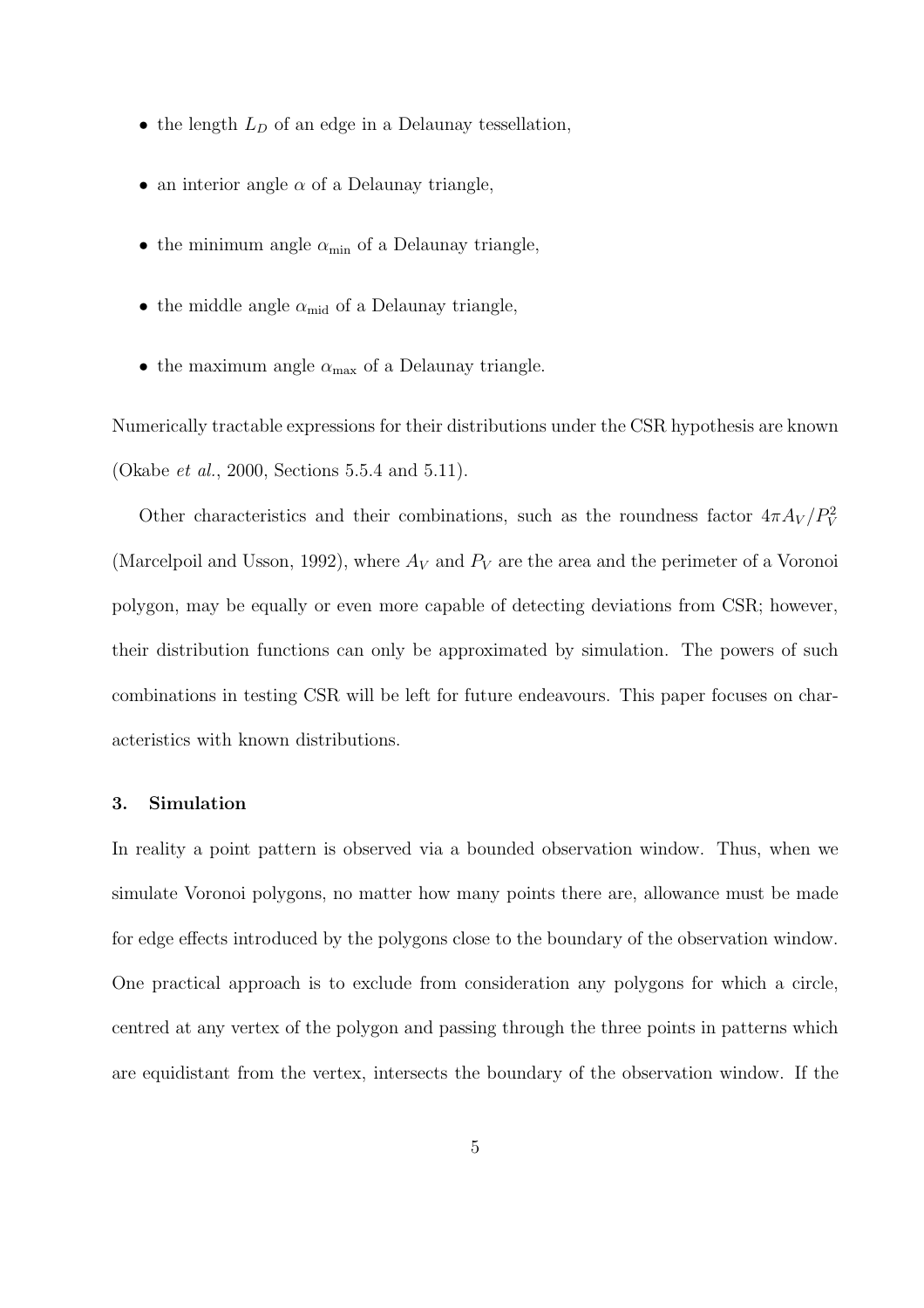window is a rectangle, another approach is to convert the window into a torus, which is usually referred to as a periodic boundary condition. The latter approach is adopted in this paper.

The alternative models used here generate regular or clustered point patterns with 100 points in a unit square with periodic boundary condition. The simple sequential inhibition process, which puts sequentially 100 non-overlapping discs of radius r uniformly and independently on the torus and then places points at the centres of these discs, was used to generate regular patterns. To get clustered patterns, we simulate a version of the Matérn cluster process by putting a cluster centre uniformly distributed in the torus and then placing a Poisson number, with mean  $\rho$ , of points one by one uniformly and independently within the disc of radius  $r$  centred at the cluster centre; this procedure is repeated until 100 points are generated.

For each simulated pattern, 999 realisations of a Poisson process with the same number of points were generated. If under the CSR hypothesis the value of the Kolmogorov-Smirnov statistic or the Cramer-von Mises statistic for the distribution of a characteristic from the pattern, when pooled together with the values from the simulated realisations of the Poisson process, is one of the largest fifty, then the CSR hypothesis is rejected. Tables 1 and 2, respectively, give estimated powers against regular alternatives with hard core radius  $r =$ 0.05, 0.2 and 0.3, and clustered alternatives with cluster radius  $r = 0.1$  and 0.2 and mean cluster size  $\rho = 5$  and 10. The powers were estimated from 100 realisations of the alternative models.

Table 1 about here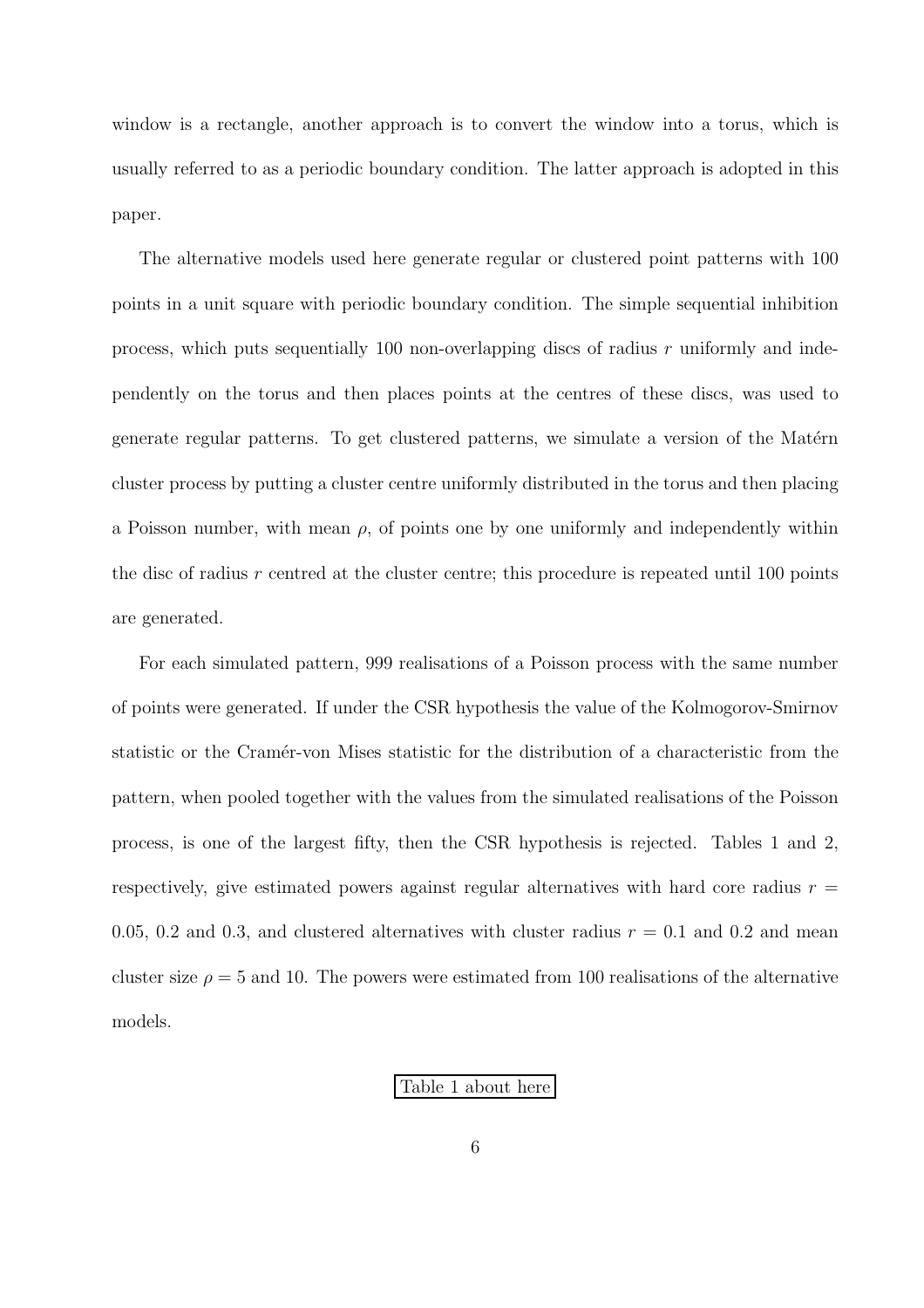### Table 2 about here

We can see from the estimated powers that neither the Kolmogorov–Smirnov statistics nor the Cramér–von Mises statistics are always superior to the other. Both  $\alpha_{\text{max}}$  and  $\alpha_{\text{min}}$ perform better than  $\alpha$ , and  $\alpha_{\min}$  has a higher power than  $\alpha_{\max}$ . This agrees with the conclusion in Boots (1986), even though asymptotic critical values were inappropriately used there. For alternatives that exhibit moderate regularity,  $\alpha_{\min}$  yields the most powerful statistic among all these characteristics;  $A<sub>D</sub>$  the second, and the rest performed poorly. However, for alternatives that exhibit moderate clustering, say cluster radius  $r = 0.2$  and mean cluster size  $\rho = 5$ ,  $\alpha_{\min}$ , although still better than  $\alpha_{\max}$ ,  $\alpha_{\min}$  and  $\alpha$ , performs worse than  $L_V$ , R,  $A_D$ ,  $P_D$  and  $L_D$ . Thus, we may conclude that these five characteristics are more able to detect clustering, while  $\alpha_{\min}$  is more able to detect regularity.

Consider the probability density functions f and g, respectively, of  $L_D$  and  $\alpha_{\min}$  in the Delaunay tessellation generated by a stationary Poisson process with intensity  $\lambda$  (Muche, 1996; Mardia *et al.*, 1977):

$$
f(l) = \frac{\lambda \pi l}{3} \left\{ \lambda^{1/2} l \exp\left(\frac{-\lambda \pi l^2}{4}\right) + \frac{2}{\sqrt{\pi}} \int_{(\lambda \pi)^{1/2} l/2}^{\infty} \exp(-x^2) dx \right\}, \quad l \ge 0,
$$
  

$$
g(\alpha) = \frac{2}{\pi} \left\{ (\pi - 3\alpha) \sin 2\alpha + \cos 2\alpha - \cos 4\alpha \right\}, \qquad 0 \le \alpha \le \pi/3.
$$

The reason for the difference in their sensitivities can be seen from Figures 1 and 2. For clustered patterns, the distributions of  $L<sub>D</sub>$  are somewhat bimodal, including short edges within clusters and long edges between clusters. The distributions of  $L<sub>D</sub>$  in regular patterns are unimodal. As a result  $L_D$ , as well as  $L_V$ ,  $R$ ,  $A_D$  and  $P_D$ , are much more sensitive to clustered alternatives than to regular alternatives. However, the distribution of  $\alpha_{\min}$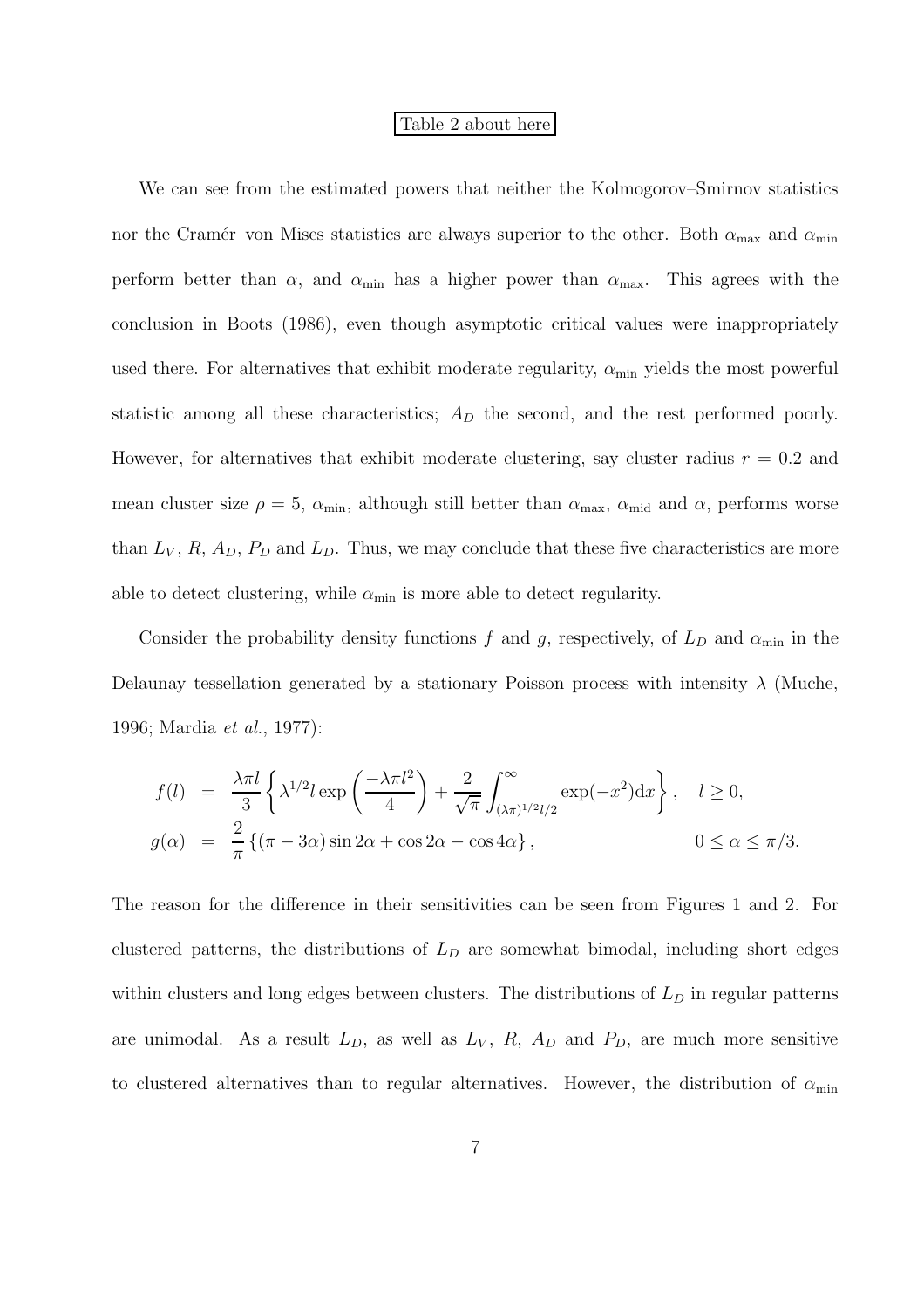is unimodal except in cases with strong clustering. Nevertheless, it does not mean that the empirical frequency distributions resemble the function  $q$ . Actually, as can be seen from Figure 2, the empirical frequency distributions of  $\alpha_{\min}$  from either clustered or regular patterns show deviations from g, meaning that  $\alpha_{\min}$  is sensitive to both alternatives.

From the distributions given in Figures 1 and 2, we can see that the shape of the empirical distributions of these characteristics may be used as a guideline for choosing alternative models if the CSR hypothesis is rejected. If the shape of the empirical distribution of a characteristic in a point pattern resembles a mixture of two distributions, one of which has a small mean and small dispersion and the other has a much larger mean and greater dispersion, then likely the point pattern is a realisation of a process that produces clustered patterns. The two peaks of the distributions give information on the cluster radii and intercluster distances. On the other hand, if the empirical distribution has a very narrow range or concentrates only on a limited number of values, then likely the point pattern exhibits regularity.

> $\overline{\text{Figure 1} }$  about here Figure 2 about here

As a comparison, the powers of the statistic  $\sup_t |\sqrt{\hat{K}(t)/\pi} - r|$ , where  $\hat{K}$  is the empirical Ripley's K-function with periodic boundary condition, are also given in Tables 1 and 2. We can see that the K-function was superior to the above characteristics. It is not surprising because it is well-known that the K-function is rather successful in this aspect, and so this superiority reinforces its practical value. The  $K$ -function, however, will fail if the given point pattern is a realisation of the cell process (Baddeley and Silverman, 1984). The cell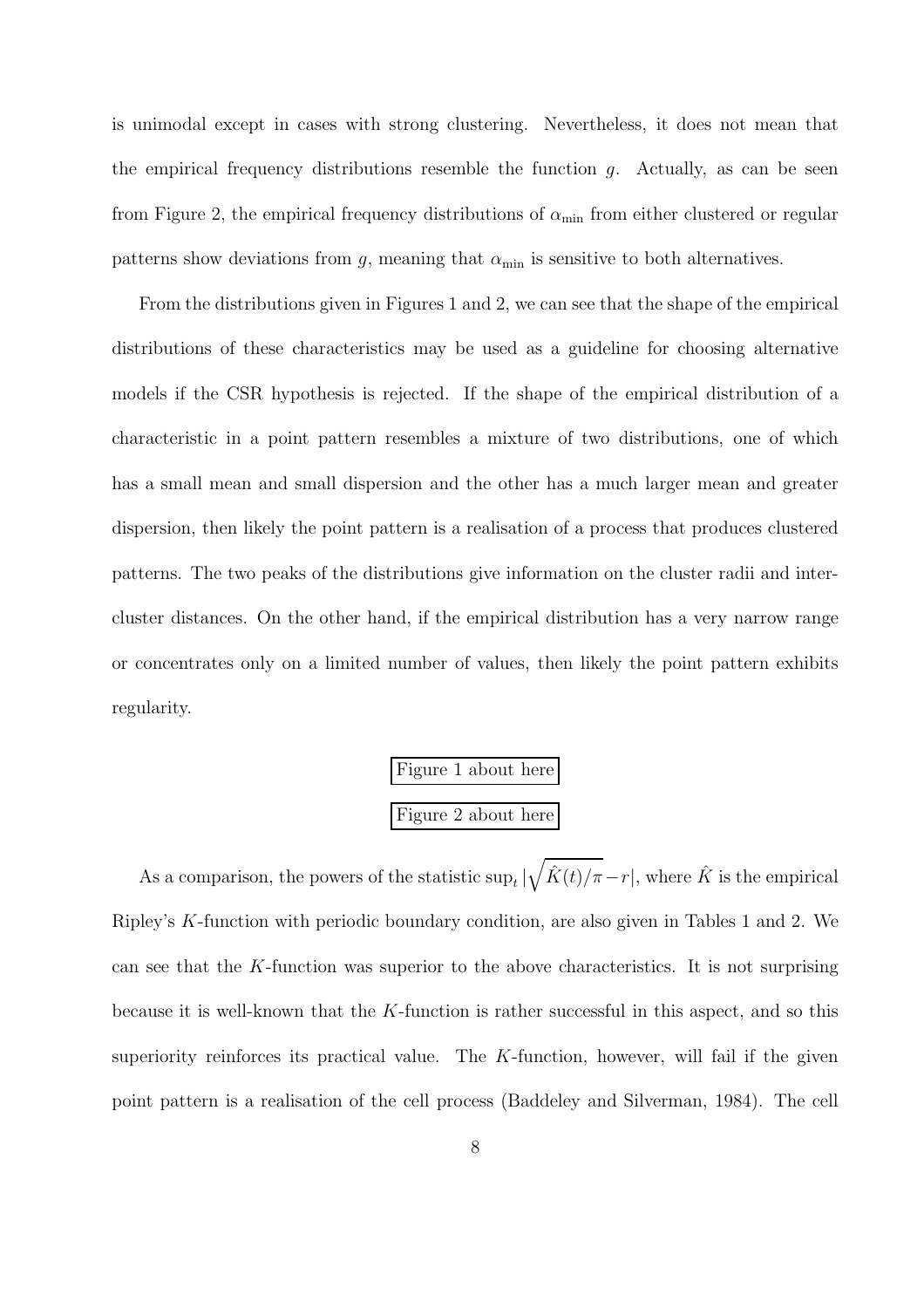process simultaneously exhibits regularity and clustering but has the same K-function as the stationary Poisson process, meaning that the K-function could not capture the dependence structure of such a point process.

Table 3 gives the estimated power in testing CSR by using these characteristics against the cell process. The simulation results here show that  $A_D$  and  $\alpha_{\min}$  are rather able to detect the departure of the cell process from CSR. In order to see if the clustering or regularity nature can be revealed, we compare the empirical frequency distribution of  $L_D$  and  $\alpha_{\rm min}$ of the cell process given in Figure 3 with those given in Figures 1 and 2. The empirical distribution of  $\alpha_{\min}$  of the cell process resembles those of regular patterns but that of  $L_D$ does not particularly indicate clustering.



#### **4. Examples**

The empirical frequency distributions of  $L_D$  and  $\alpha_{\min}$  under periodic boundary condition of the three standard examples given in Diggle (1983, pp. 1-2) are given in Figure 4. The p-values for the null model being CSR are given in Table 4. The locations of Japanese black pine saplings do not show any significant clustering or regularity. The bimodal nature of  $L<sub>D</sub>$  and  $\alpha_{\min}$  of redwood seedlings shows significant clustering, whereas the empirical distributions of  $L<sub>D</sub>$  and  $\alpha<sub>min</sub>$  of the locations of biological cells clearly exhibit regularity.

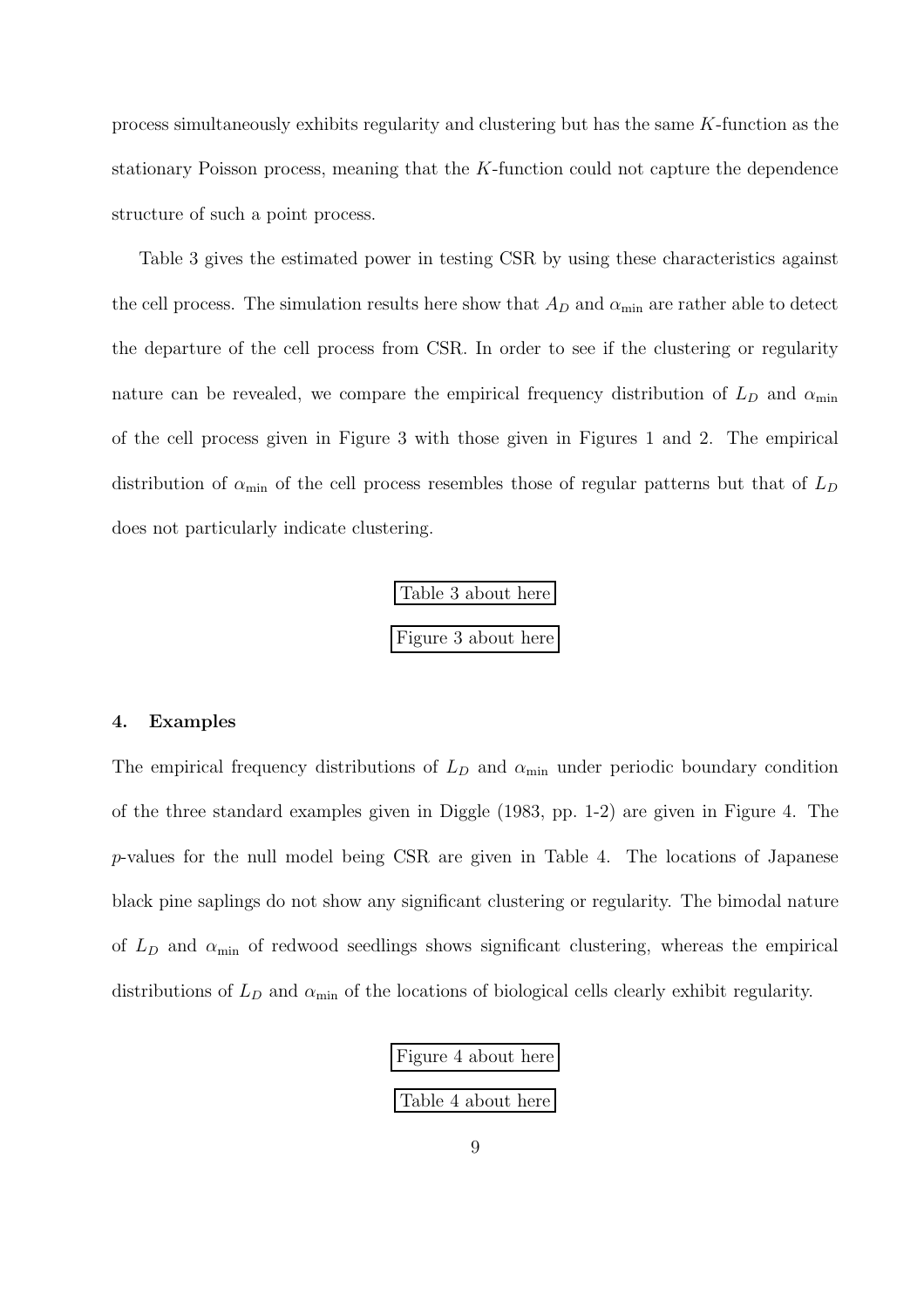#### **Acknowledgements**

Research supported by the Research Grants Council of the Hong Kong Special Administrative Region, China (Project numbers HKBU 2075/98P and HKBU 2048/02P) and an FRG grant of the Hong Kong Baptist University. I thank Maggie Yu for writing simulation programmes, Fred Hickernell and Regina Hong for their advices on numerical integration of the densities and the referees for their helpful comments and suggestions.

#### **References**

- Baddeley, A. J. and Silverman, B. W., 1984: A cautionary example on the use of second-order methods for analyzing point patterns. *Biometrics* **40**, 1089-1093.
- Boots, B. N., 1975: Patterns of urban settlements revisited. *The Professional Geographer* **27**, 426-431.
- Boots, B. N., 1986: Using angular properties of Delaunay triangles to evaluate point patterns. *Geographical Analysis* **18**, 250-260.
- Brown, G. S., 1965: Point density in stems per acre. *New Zealand Forestry Service Research Notes* **38**, 1-11.
- Diggle, P. J., 1979: On parameter estimation and goodness-of-fit testing for spatial point patterns. *Biometrics* **35**, 87-101.
- Diggle, P. J., 1983: *Statistical Analysis of Spatial Point Patterns*. Academic Press, New York.
- Evans, I. S., 1967: The properties of patterns of points, measured by space filling and angular relationships. *Geographical Articles (Cambridge)* **8**, 63-77.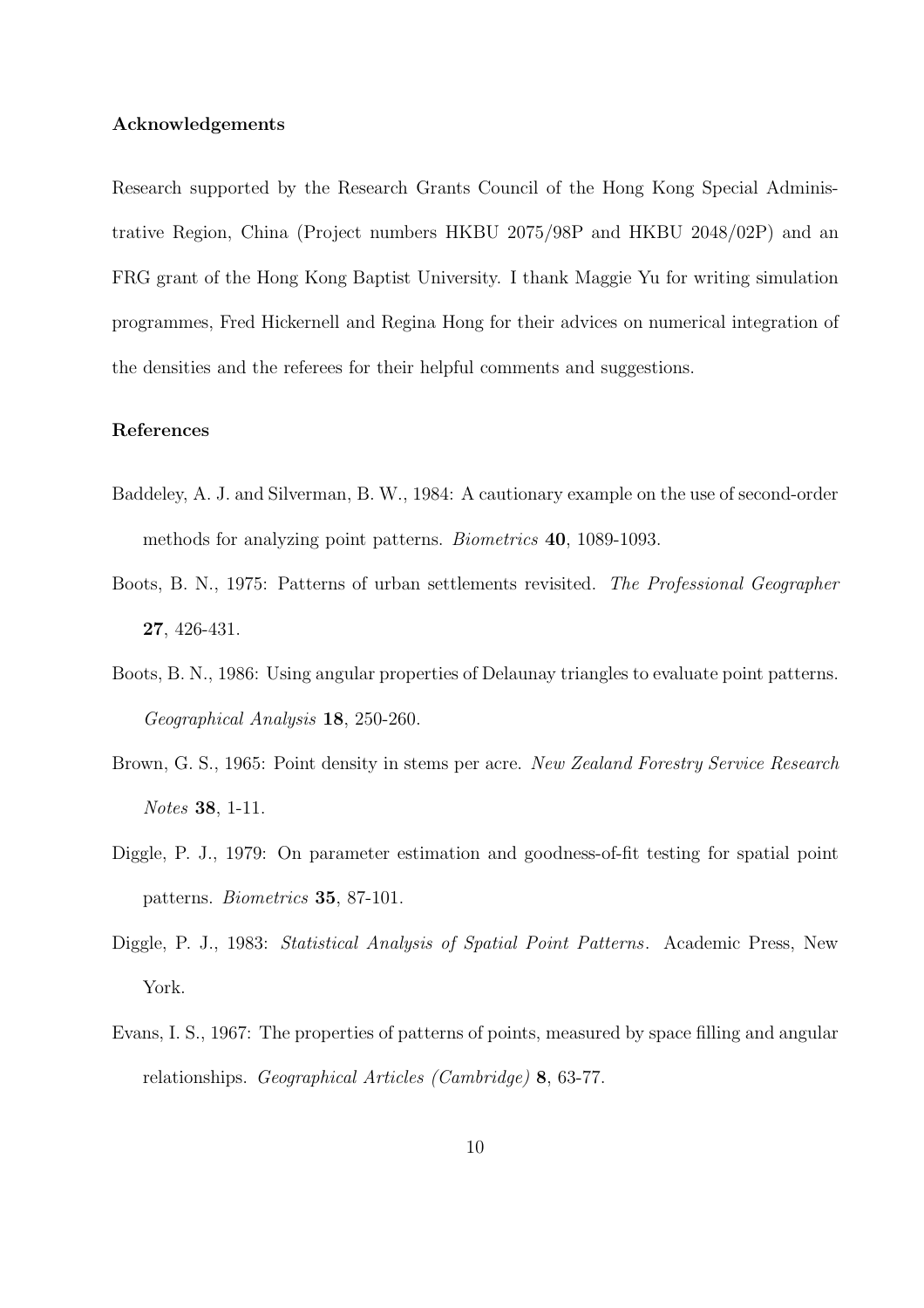- Grabarnik, P. and Chiu, S. N., 2002: Goodness-of-fit test for complete spatial randomness against mixtures of regular and clustered spatial point processes. *Biometrika* **89**, 411- 421.
- Marcelpoil, R. and Usson, Y., 1992: Methods for the study of cellular sociology: Voronoi diagrams and parametrization of the spatial relationships. *Journal of Theoretical Biology* **154**, 359-369.
- Mardia, K. V., Edwards, R. and Puri, M. L., 1977: Analysis of central place theory. *Bulletin of the International Statistical Institute* **47**, 93-110.
- Møller, J. and Waagepetersen, R. P., 2002: Simulation based inference for spatial point processes. In: M. B. Hansen and J. Møller (eds): *Spatial Statistics and Computational Methods*, Springer, New York, to appear.
- Muche, L., 1996: Distributional properties of the three-dimensional Poisson Delaunay cell. *Journal of Statistical Physics* **84**, 147-167.
- Mugglestone, M. A. and Renshaw, E., 2001: Spectral tests of randomness for spatial point patterns. *Environmental and Ecological Statistics* **8**, 237-251.
- Okabe, A., Boots, B., Sugihara, K. and Chiu, S. N., 2000: *Spatial Tessellations. Concepts and Applications of Voronoi Diagrams*, 2nd edition. Wiley, Chichester.
- Ripley, B. D., 1979: Tests of 'randomness' for spatial point patterns. *Journal of the Royal Statistical Society. Series* B **41**, 368-374.
- Thönnes E. and van Lieshout, M. C., 1999: A comparative study on the power of van Lieshout and Baddeley's J-function. *Biometrical Journal* **<sup>41</sup>**, 721-734.
- Vincent, P. J., Howarth, J., Griffiths, J. and Collins, B., 1977: Urban settlement patterns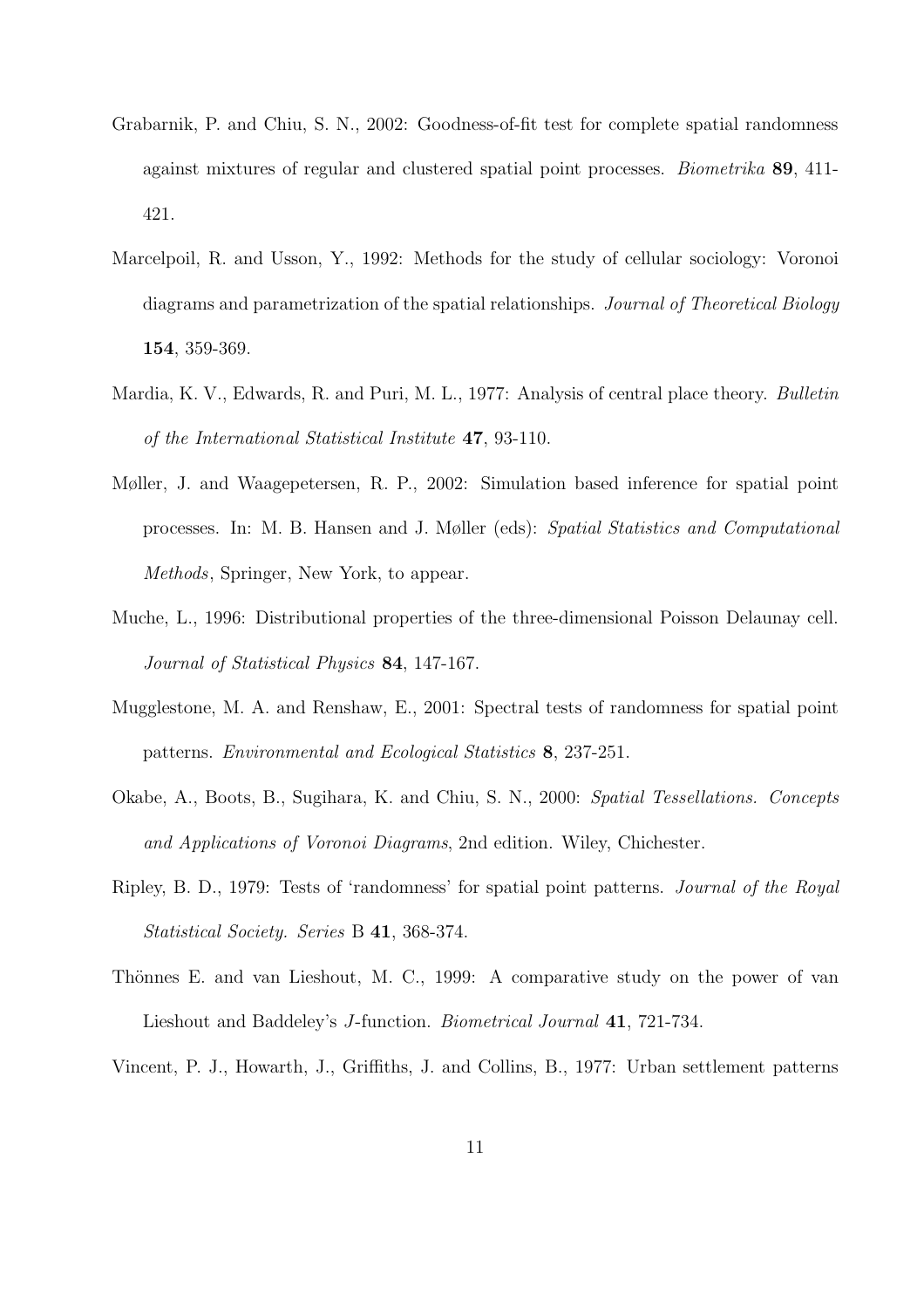and the properties of the simplicial graph. *The Professional Geographer* **29**, 21-25.

*Postal address: S. N. Chiu*

*Department of Mathematics Hong Kong Baptist University Kowloon Tong Hong Kong*

*E-mail: snchiu@math.hkbu.edu.hk*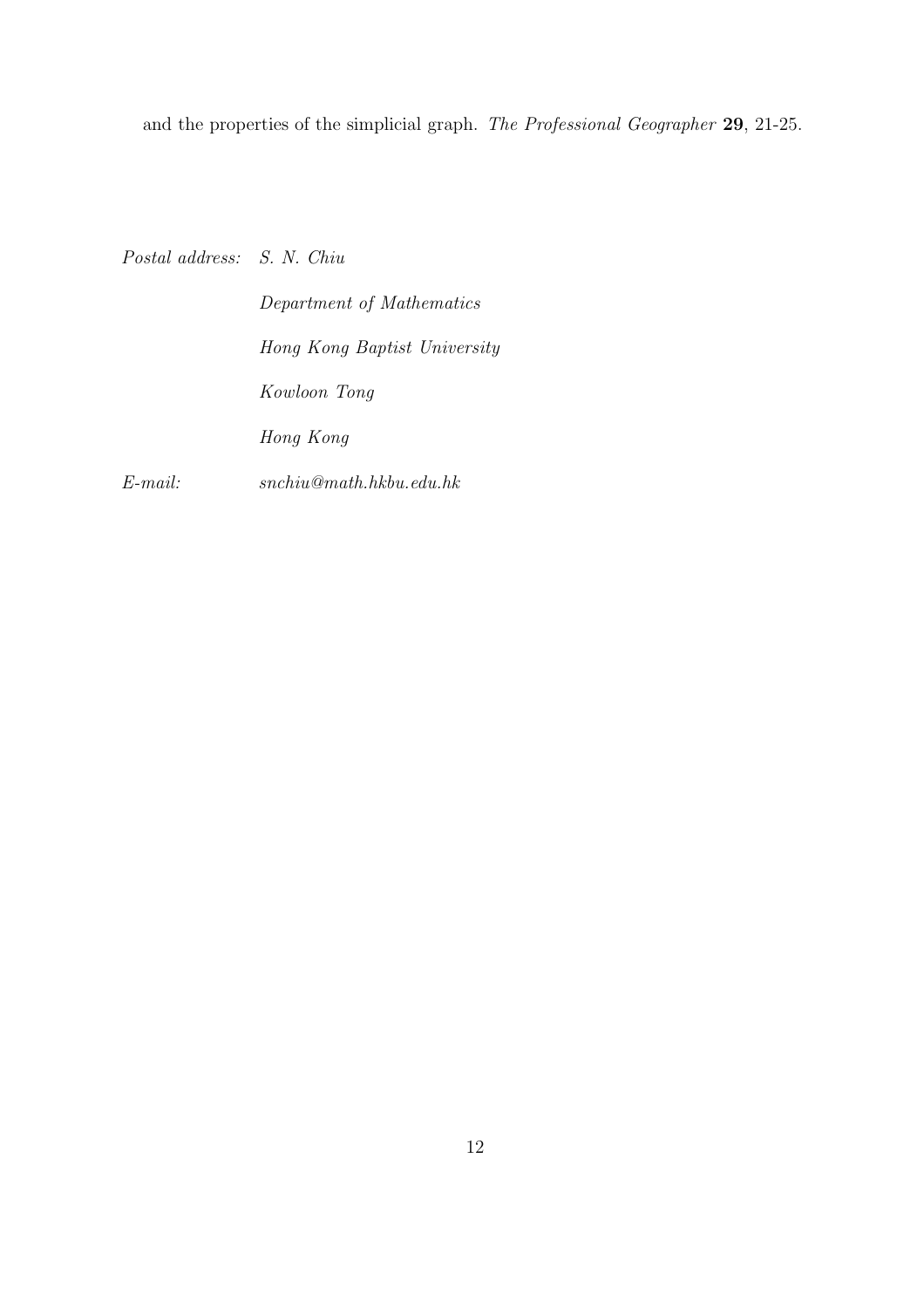|                    | $r=0.05\,$     |                |                  | $r=0.2$        | $r=0.3$ |                |  |  |
|--------------------|----------------|----------------|------------------|----------------|---------|----------------|--|--|
| Characteristic     | $K-S$          | $C-vM$         | $K-S$            | $C-vM$         | $K-S$   | $C-vM$         |  |  |
| $L_V$              | $\overline{7}$ | $\bf 5$        | $11\,$           | $8\,$          | $10\,$  | $\overline{7}$ |  |  |
| $\cal R$           | $8\,$          | $\overline{7}$ | 18               | 14             | 98      | 84             |  |  |
| $A_D$              | $\sqrt{4}$     | $\bf 5$        | 74               | 65             | 100     | 100            |  |  |
| $P_D$              | $\overline{2}$ | $\,6\,$        | $\boldsymbol{9}$ | 12             | 100     | 99             |  |  |
| $L_D$              | $\bf 5$        | $\overline{4}$ | 3                | 9              | 100     | 99             |  |  |
| $\alpha$           | $8\,$          | $\overline{7}$ | $\overline{6}$   | $\overline{7}$ | $76\,$  | 76             |  |  |
| $\alpha_{\rm min}$ | $\,6\,$        | $\mathbf 5$    | $82\,$           | $84\,$         | $100\,$ | 100            |  |  |
| $\alpha_{\rm mid}$ | $\sqrt{4}$     | $\bf 5$        | $11\,$           | $10\,$         | $45\,$  | $40\,$         |  |  |
| $\alpha_{\rm max}$ | $\mathbf 5$    | 3              | 45               | 42             | 96      | $97\,$         |  |  |
| $K$ -function      |                | 19             |                  | 100            |         | 100            |  |  |

Table 1: Estimated powers (in percent) against simple sequential inhibition alternatives with radius  $r$  (K-S = Kolmogorov-Smirnov statistic; C-vM = Cramér-von Mises statistic)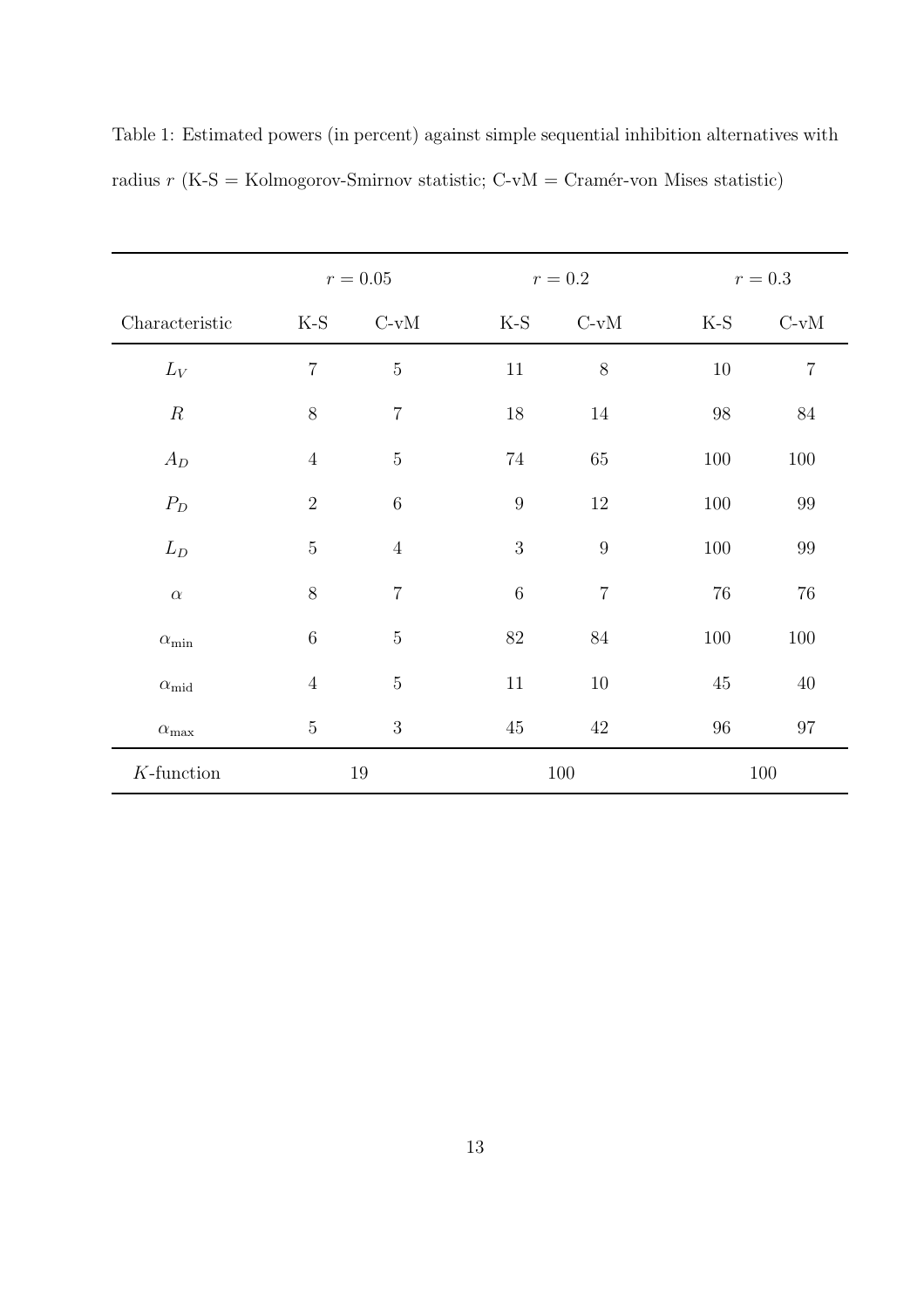Table 2: Estimated powers (in percent) against Matérn cluster alternatives with cluster radius r and mean cluster size  $\rho$  (K-S = Kolmogorov-Smirnov statistic; C-vM = Cramér-von Mises statistic)

|                    |        | $r = 0.1, \rho = 5$<br>$r = 0.2, \rho = 5$ |        |        | $r = 0.2, \rho = 10$ |        |  |  |
|--------------------|--------|--------------------------------------------|--------|--------|----------------------|--------|--|--|
| Characteristic     | K-S    | $C-vM$                                     | $K-S$  | $C-vM$ | K-S                  | $C-vM$ |  |  |
| $L_V$              | $98\,$ | $\rm 92$                                   | 74     | 71     | $98\,$               | 93     |  |  |
| $\boldsymbol{R}$   | 100    | 100                                        | 100    | 94     | 100                  | 100    |  |  |
| $A_D$              | 100    | 100                                        | 100    | 100    | 100                  | 100    |  |  |
| $P_D$              | 100    | 100                                        | 100    | 100    | 100                  | 100    |  |  |
| $L_D$              | 100    | 100                                        | 99     | 99     | 100                  | 100    |  |  |
| $\alpha$           | $70\,$ | 78                                         | $22\,$ | $24\,$ | $29\,$               | 31     |  |  |
| $\alpha_{\rm min}$ | 100    | 100                                        | 73     | 79     | 88                   | 90     |  |  |
| $\alpha_{\rm mid}$ | $67\,$ | 66                                         | $36\,$ | $30\,$ | 59                   | 56     |  |  |
| $\alpha_{\rm max}$ | 100    | 100                                        | 61     | 68     | 87                   | 89     |  |  |
| $K$ -function      | 100    |                                            |        | 100    |                      | 100    |  |  |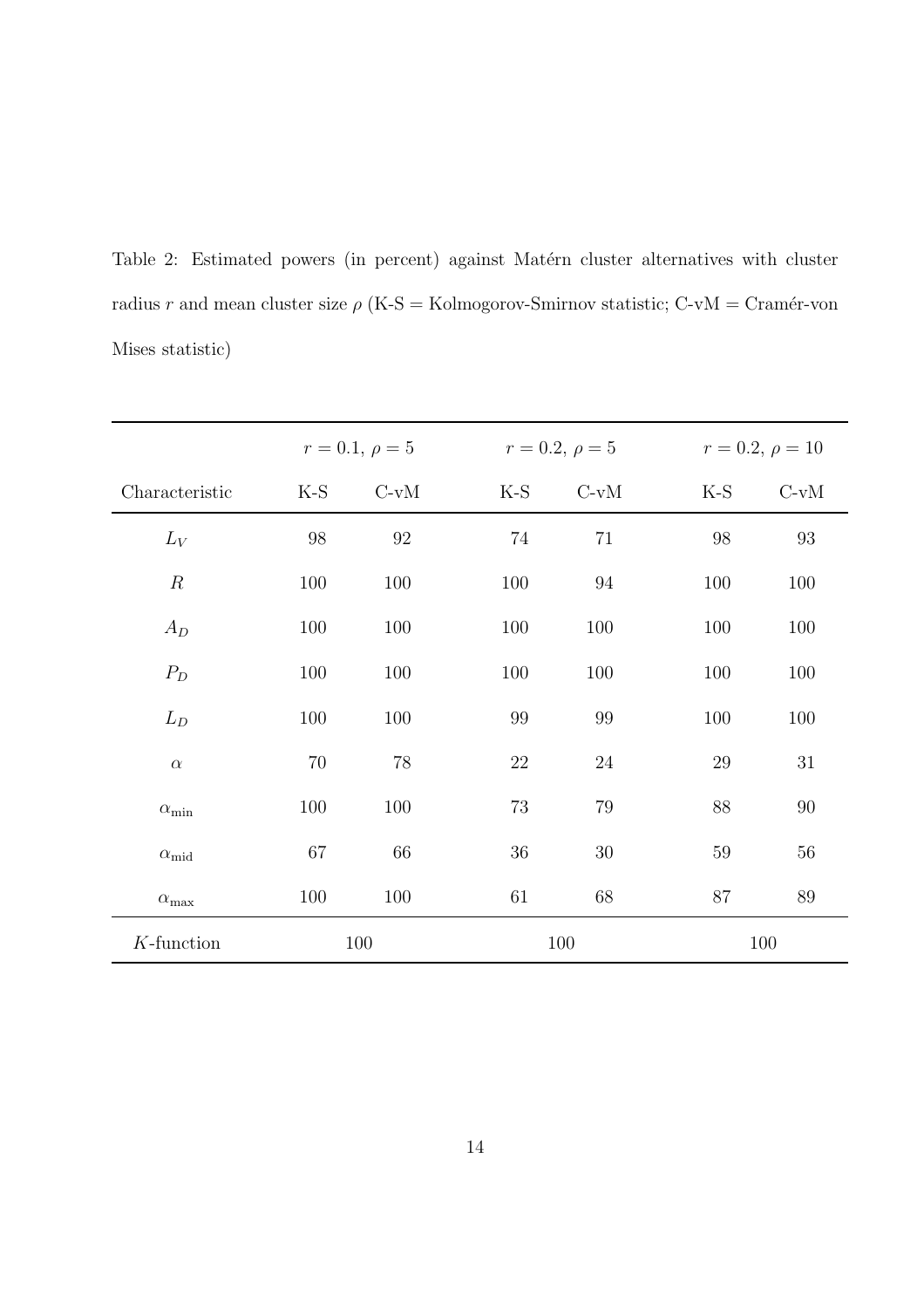|  |  |  |  | $L_V$ R $A_D$ $P_D$ $L_D$ $\alpha$ $\alpha_{\min}$ $\alpha_{\text{mid}}$ $\alpha_{\max}$ |      |
|--|--|--|--|------------------------------------------------------------------------------------------|------|
|  |  |  |  | K-S 16 65 63 45 39 8 68 9 67                                                             |      |
|  |  |  |  | C-vM 15 36 58 48 40 8 73 8                                                               | - 62 |

Table 3: Estimated powers (in percent) against the Baddeley-Silver cell process (K-S = Kolmogorov-Smirnov statistic;  $C-vM = Cramér-von$  Mises statistic)

Table 4: Estimated p-values (K-S = Kolmogorov-Smirnov statistic;  $C-vM = Cramér-von$ Mises statistic) for the CSR of the locations of 65 Japanese black pine saplings, 62 redwood seedlings and 42 biological cell centres (Diggle, 1983, pp. 1-2)

|                              | $L_V$ | $\boldsymbol{R}$ | $A_D$ | $P_D$ | $L_D$ | $\alpha$ | $\alpha_{\rm min}$ | $\alpha_{\rm mid}$ | $\alpha_{\rm max}$ |  |
|------------------------------|-------|------------------|-------|-------|-------|----------|--------------------|--------------------|--------------------|--|
| Japanese black pine saplings |       |                  |       |       |       |          |                    |                    |                    |  |
| $K-S$                        | 0.078 | 0.235            | 0.967 | 0.958 | 0.755 | 0.176    | 0.622              | 0.798              | 0.803              |  |
| $C-vM$                       | 0.094 | 0.154            | 0.966 | 0.990 | 0.818 | 0.229    | 0.706              | 0.612              | 0.798              |  |
| redwood seedlings            |       |                  |       |       |       |          |                    |                    |                    |  |
| $K-S$                        | 0.207 | 0.023            | 0.000 | 0.000 | 0.000 | 0.073    | 0.000              | 0.000              | 0.000              |  |
| $C-vM$                       | 0.136 | 0.024            | 0.000 | 0.000 | 0.000 | 0.095    | 0.000              | 0.009              | 0.000              |  |
| biological cell centres      |       |                  |       |       |       |          |                    |                    |                    |  |
| $K-S$                        | 0.062 | 0.001            | 0.000 | 0.000 | 0.001 | 0.022    | 0.000              | 0.125              | 0.000              |  |
| $C-vM$                       | 0.048 | 0.006            | 0.000 | 0.000 | 0.000 | 0.008    | 0.000              | 0.045              | 0.000              |  |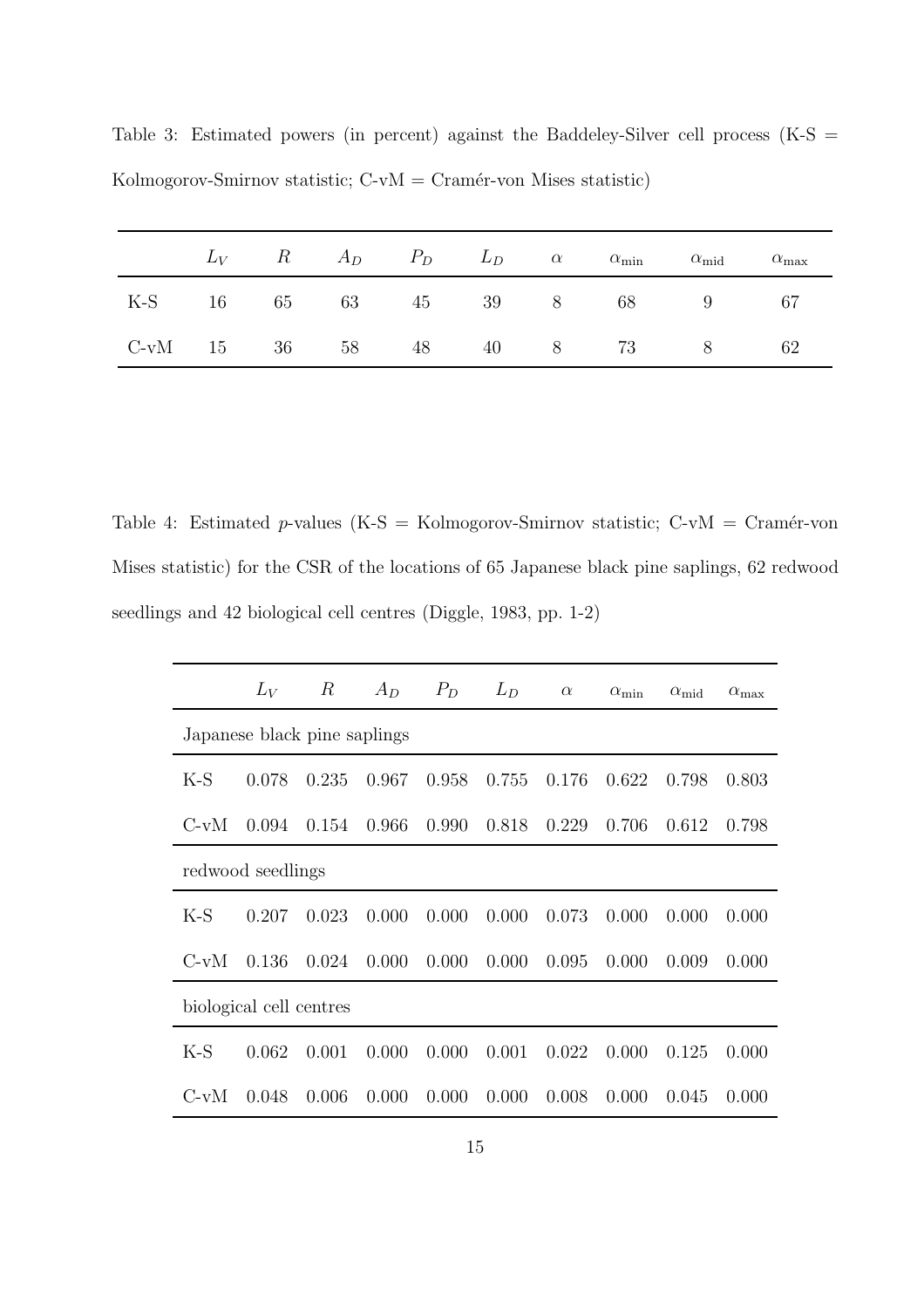

Matérn cluster Simple sequential inhibition

Figure 1: Empirical frequency distribution of  $L<sub>D</sub>$  in Matérn cluster processes with cluster radii (from top to bottom) 0.01, 0.1 and 0.2 and mean cluster size  $\rho$  and simple sequential inhibition processes with radii (from top to bottom) 0.05, 0.2 and 0.3. The solid curves represent the corresponding frequency distribution for a stationary Poisson process.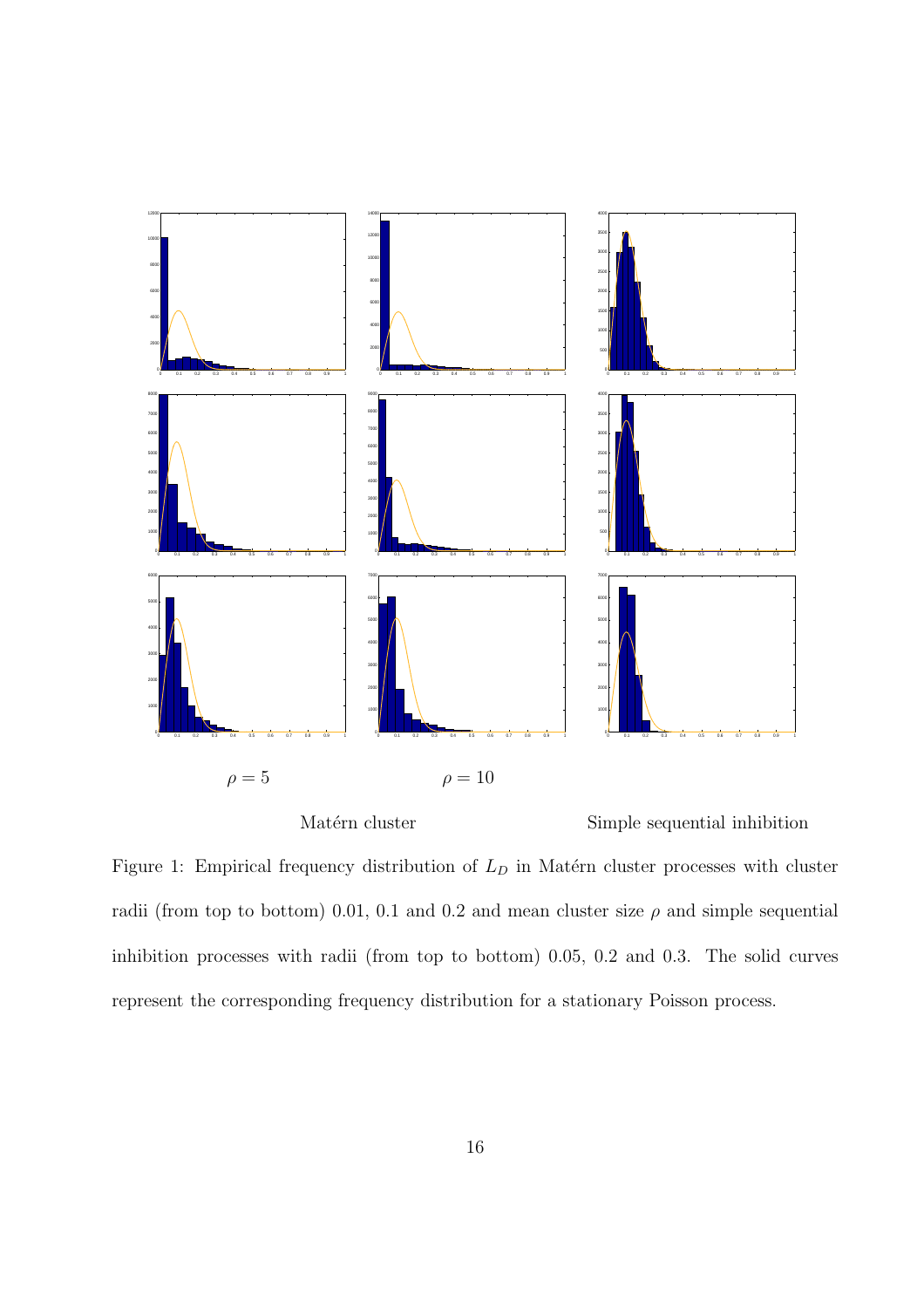

Matérn cluster Simple sequential inhibition

Figure 2: Empirical frequency distribution of  $\alpha_{\min}$  in Matérn cluster processes with cluster radii (from top to bottom) 0.01, 0.1 and 0.2 and mean cluster size  $\rho$  and simple sequential inhibition processes with radii (from top to bottom) 0.05, 0.2 and 0.3. The solid curves represent the corresponding frequency distribution for a stationary Poisson process.